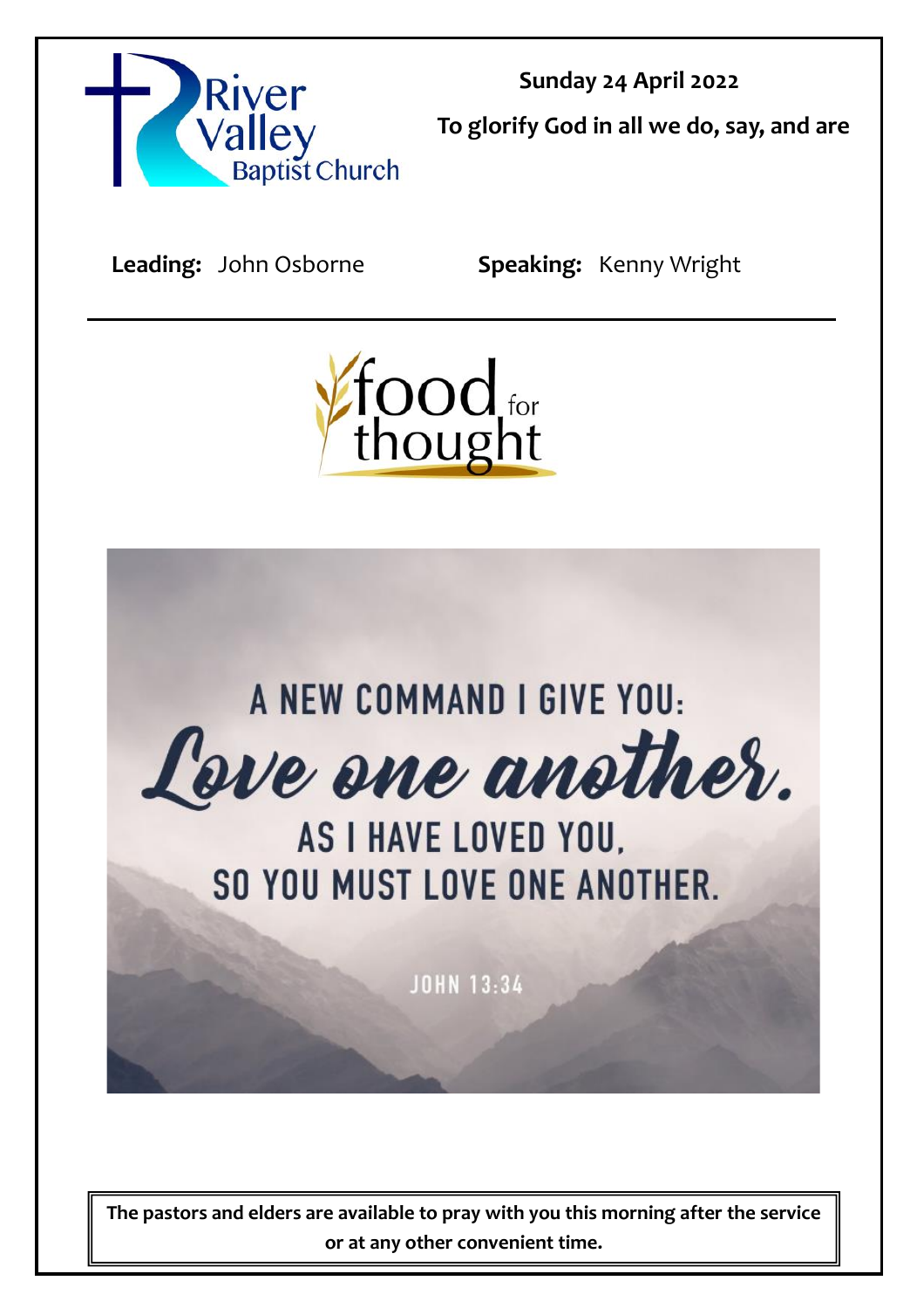| This week 16 - 22 August 2021 |                                       |  |
|-------------------------------|---------------------------------------|--|
| Tuesday 17                    | Young Adults: 7.00 pm                 |  |
| <b>Wednesday 18</b>           | Community Room booked: 9.30 am - noon |  |
| Thursday 19                   | Bible Study: 10 am                    |  |
| Sunday 22                     | Prayer Meeting: 9.30 am in the creche |  |

## **Coming Events**

- **4 May** Elders' Meeting
- **5 May** Deacons' Finance Meeting
- **11 May** Deacons' Meeting
- **18 May** Church Prayer Meeting
- **29 May** AGM

# **Rosters for Next Sunday**

| Leading:            | Averil Osborne         |
|---------------------|------------------------|
| Door:               | Mary Bateman           |
| Computer:           | <b>Richard Bateman</b> |
| <b>Morning Tea:</b> | Nic & Mireille Birt    |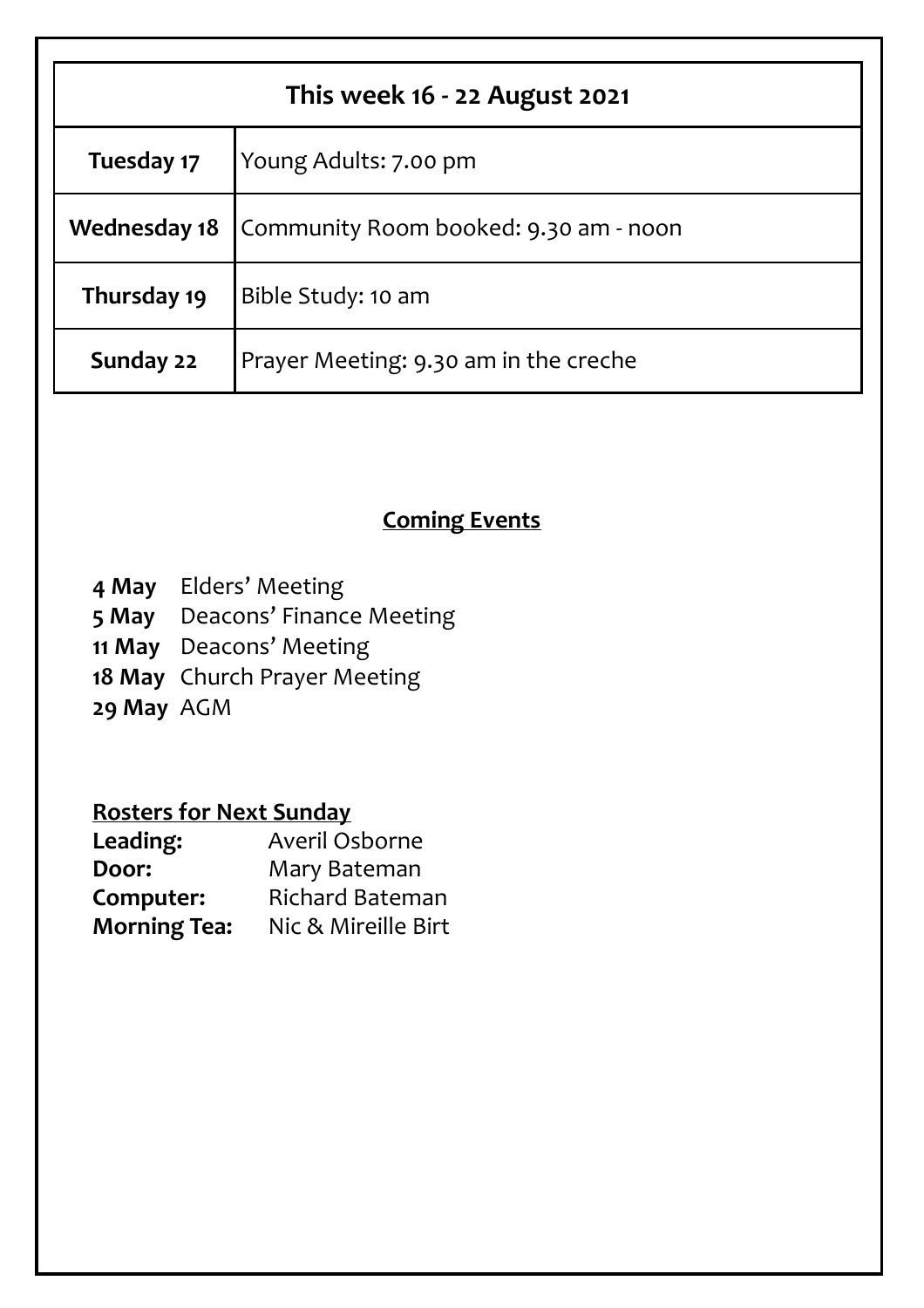### **Annual Reports**

All annual reports should be to Shirley by the end of the month. Please feel free to send photos with your report. It is fine to type the report into the body of your email. No pdf please.

### **AGM / Nominations**

The AGM is on 29 May after church.

All elders and deacons are completing their two years of commitment. This means that there will be **elections** at the AGM. Please be praying about who should be nominated as elders and deacons. Maybe God is prompting you to take up one of these servant roles. If so, have a chat with Kenny or Sarah. We can have between 3 and 7 deacons. We can have between 3 and 5 elders. There is a box and nomination forms in the foyer. Deacons nominations go in the box. Elder nominations go to an elder. Nominations close on Wednesday 11 May. Those nominated will be announced on the next two Sundays after that date .